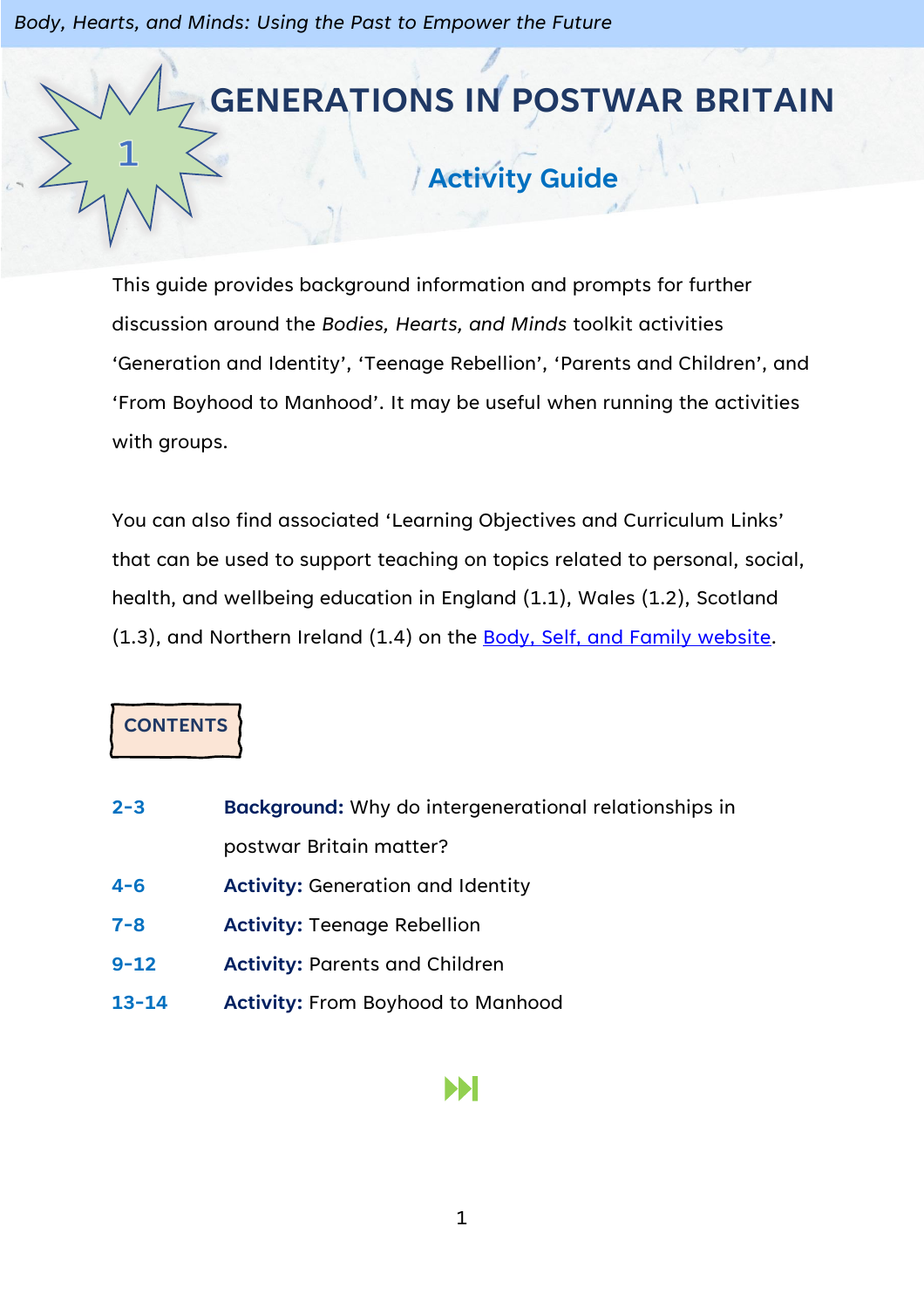#### **WHY DO INTERGENERATIONAL RELATIONSHIPS IN POSTWAR BRITAIN MATTER?**

Nowadays, we often take it for granted that there is a 'generation gap' – a real difference in the beliefs and behaviours of different generations that can make communication between them difficult. These generational differences are often most visible in tensions between children and their parents or caregivers.

We can find examples of intergenerational conflict throughout history. However, in Britain these generational differences were particularly sharp in the postwar period (c. 1945-1979). Social and economic changes after 1945 led to a heightened sense of differences between generations.

The generation who reached adolescence in the 1930s and 1940s lived through a period of extreme national and global turmoil. They lived through the economic depression of the 1930s and then the Second World War – while their own parents had experienced the First World War.

The bigger picture was very different for adolescents in the 1950s and 1960s. These teenagers grew up in a world shaped by the welfare state. The British welfare state was introduced via a series of reforms in the 1940s and 1950s that aimed to ensure the economic and social wellbeing of citizens. Reforms included the 1944 Education Act, which promoted free secondary school education for all, and the 1946 National Health Service Act, which led to the establishment of the NHS (and therefore free health care to all at point of entry) in 1948.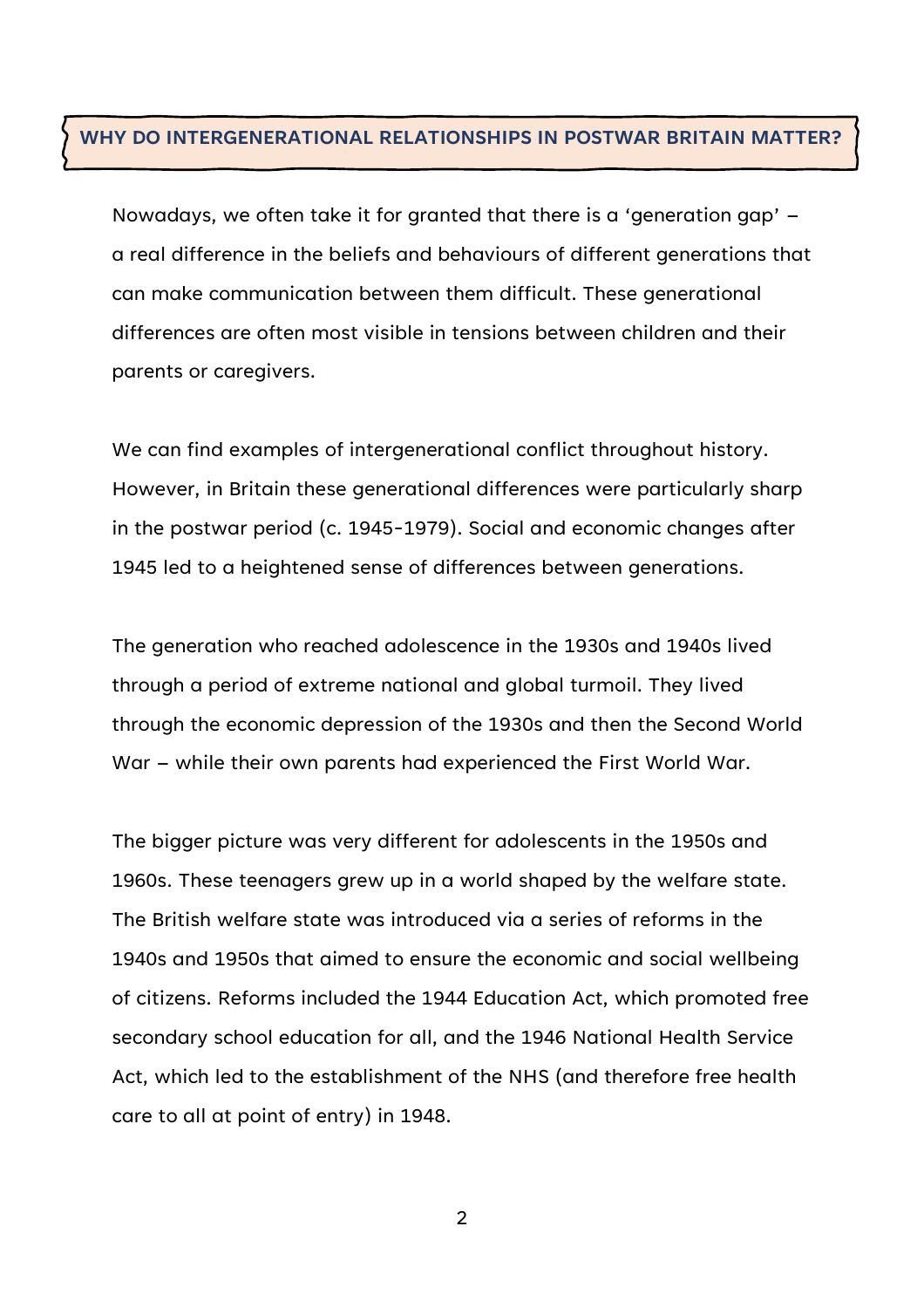Crucially, successive governments in this period pursued economic policies based on full employment. Employment rates and wages were high. In the late 1940s, the school leaving age was raised from 14 to 15 (legislation passed in 1944, and enforced from 1947). In 1972, it was raised to 16. These changes extended the non-working period of life for all.

These educational changes converged with the increased spending power of families. Many young people had more leisure time and more money. This led to a new sense of adolescence as a separate, easy-going period of life, and to the emergence of a distinctive 'teenage culture'. Young people had different interests and opportunities to their parents.

These changes affected people of all genders and social classes, but in different ways. Working-class men earning higher wages could marry and support families earlier. Changes to the education system meant that some working-class people, and many more middle-class people, benefitted from the expansion of universities. In general, though, men were still expected to be breadwinners, and women were expected to be wives and mothers.

Ы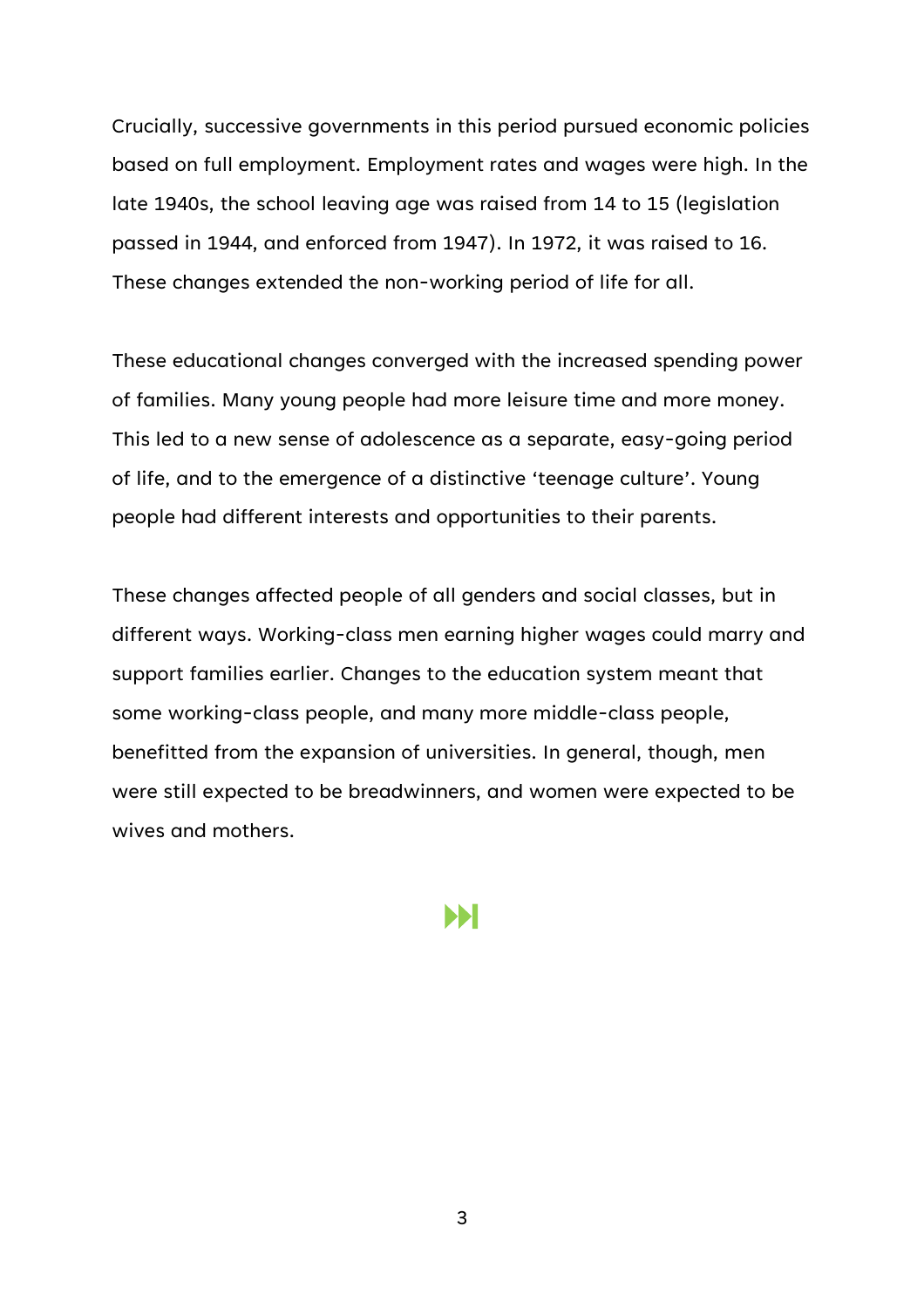#### **ACTIVITY: GENERATION AND IDENTITY**

# **Task**

The activity asks participants to undertake an exercise matching keywords related to personality traits, attitudes, and cultural events to specific generations. It is followed by discussion questions.

The matching exercise seems simple, but in association with the discussion questions, it encourages participants to think about:

- $\overline{\textbf{I}}$  The extent and nature of differences between generations;
- $\downarrow$  The benefits and shortcomings of using labels for different generations;
- Which labels work, or don't work, and why;
- $\frac{1}{2}$  Similarities and differences between these generational cohorts.

**Group leaders:** Participants may not find it easy to match each word to only one generation. This can be used as an opportunity to discuss the shortcomings of these labels, and of stereotypes in general – shorthand labels can be useful in some contexts, but they can also mask similarities between groups.

Participants might also ask questions about specific terms and how they relate to particular historical periods/generations. The information below should help in fielding these questions.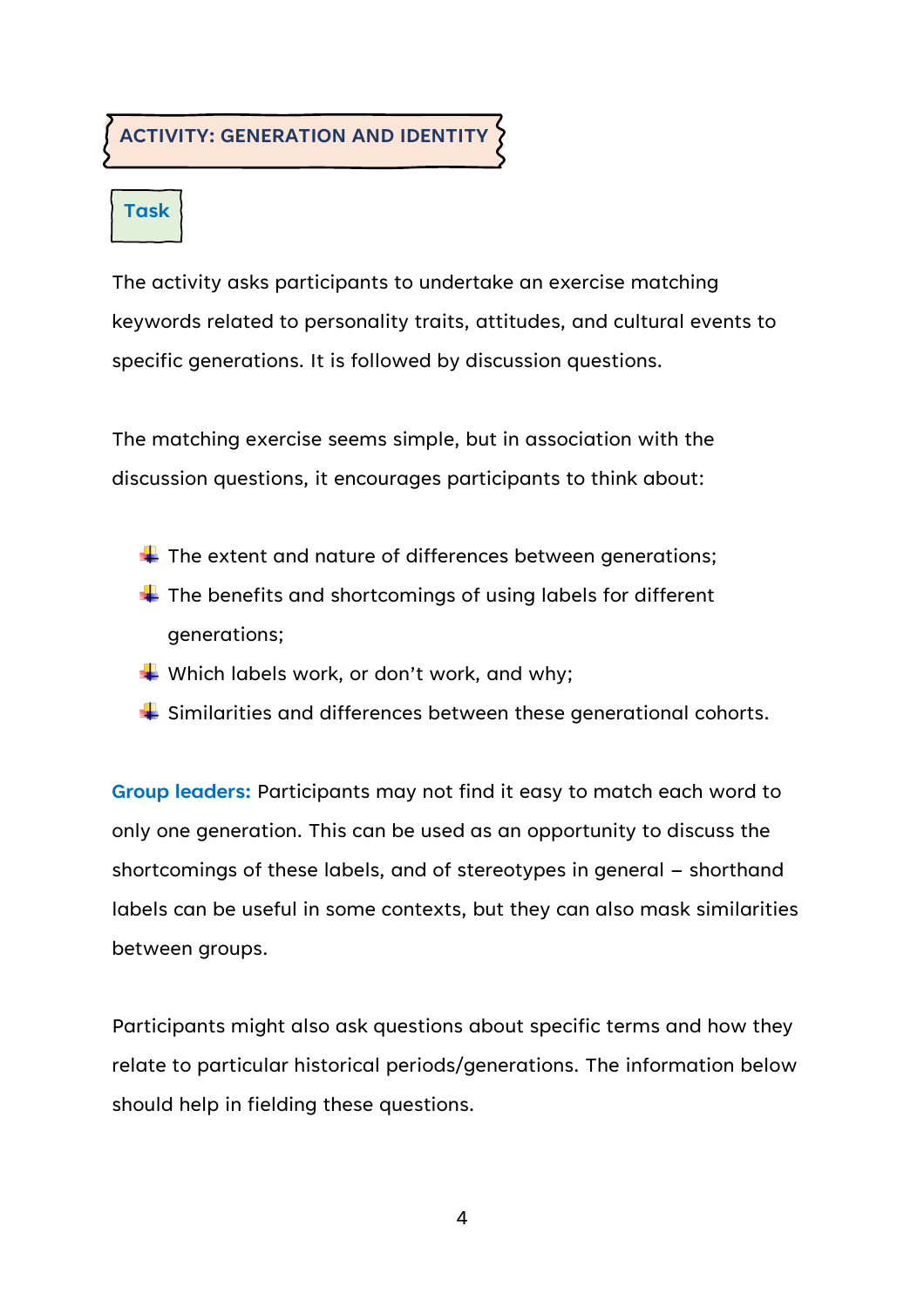- 'Generation X' is often referred to as the '**MTV Generation'** because 24-hour music television (MTV) launched on  $1<sup>st</sup>$  August 1981, when most of this generation were growing up.
- Millennials are known as **'Digital Natives'** because this was the first generation to grow up with the internet and mobile phones.
- 'Generation Z' are described as **Zoomers** as an ironic play on 'baby boomers' (it has nothing to do with the video conferencing platform Zoom!).
- **AIDS** Acquired Immune Deficiency Syndrome. This is the name used to describe a number of potentially life-threatening infections and illnesses that happen when the immune system has been severely damaged by HIV (Human Immunodeficiency Virus). While AIDS cannot be transmitted from person to person, HIV can. AIDS was first clinically reported in 1981. It is associated with Generation X.
- **ADHD** Attention Deficit Hyperactivity Disorder. This is a medical condition characterized by restlessness, difficulty in concentrating, and impulsiveness. The term is often jokily applied to Generation Z.
- **Latchkey kids** describes children who use keys to let themselves into their houses because their parents are not in. The term became common in the 1970s and 1980s at the same time as more women with children began to work full-time outside the home. It is associated with Generation X.
- **New Labour** this refers to the Labour Party under the leadership of Tony Blair and Gordon Brown (1994-2010). It is associated with Millennials.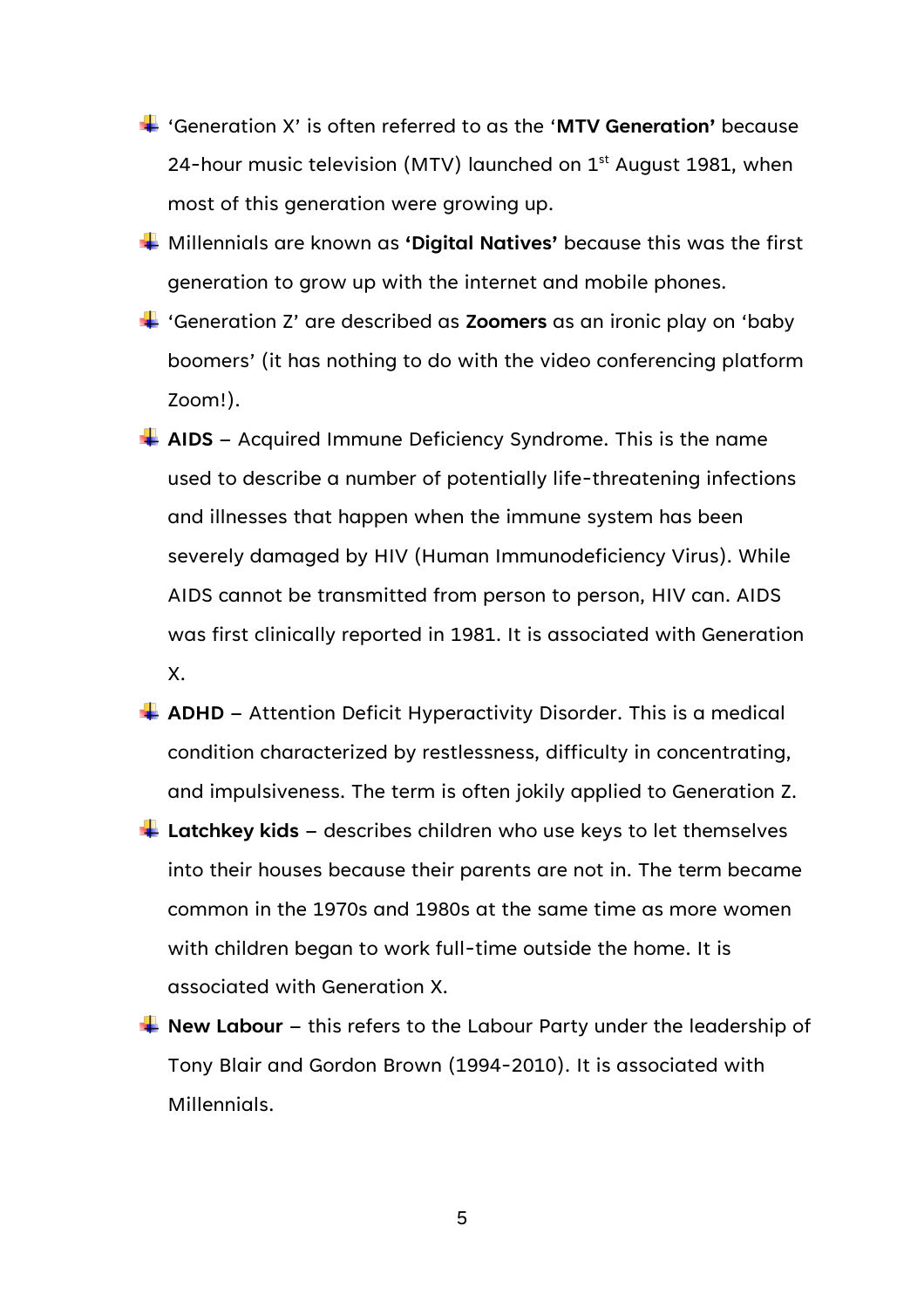- **Example 3 Slackers** refers to someone who avoids work. It also suggests cynicism and lack of interest in social and political causes. It is associated with Generation X.
- **Thatcher's Britain** refers to Britain in the period of Margaret Thatcher's premiership (1979-1990). The most obvious connotations are with high unemployment, the decline of industry, attacks on trade unions, and the rise of free-market ideologies. It is associated with Generation X.

Above all, remember that some of these terms are cross-generational, might be applied to multiple generations, or will be interpreted differently by different people (often depending on their own generation!). The purpose of the exercise is partly to highlight the extent to which assumptions associated with generations are simplistic or unreliable – differences of opinion on meaning reinforce this point.



- $\frac{1}{2}$  Social and economic changes led to a sense of generational difference that still persists today
- $\ddot{\bullet}$  The labels used to describe generational cohorts reflect this sense of difference, but often rely on stereotypes
- $\ddot$  These labels don't always take into account differences between members of the same generation, and similarities between members of different generations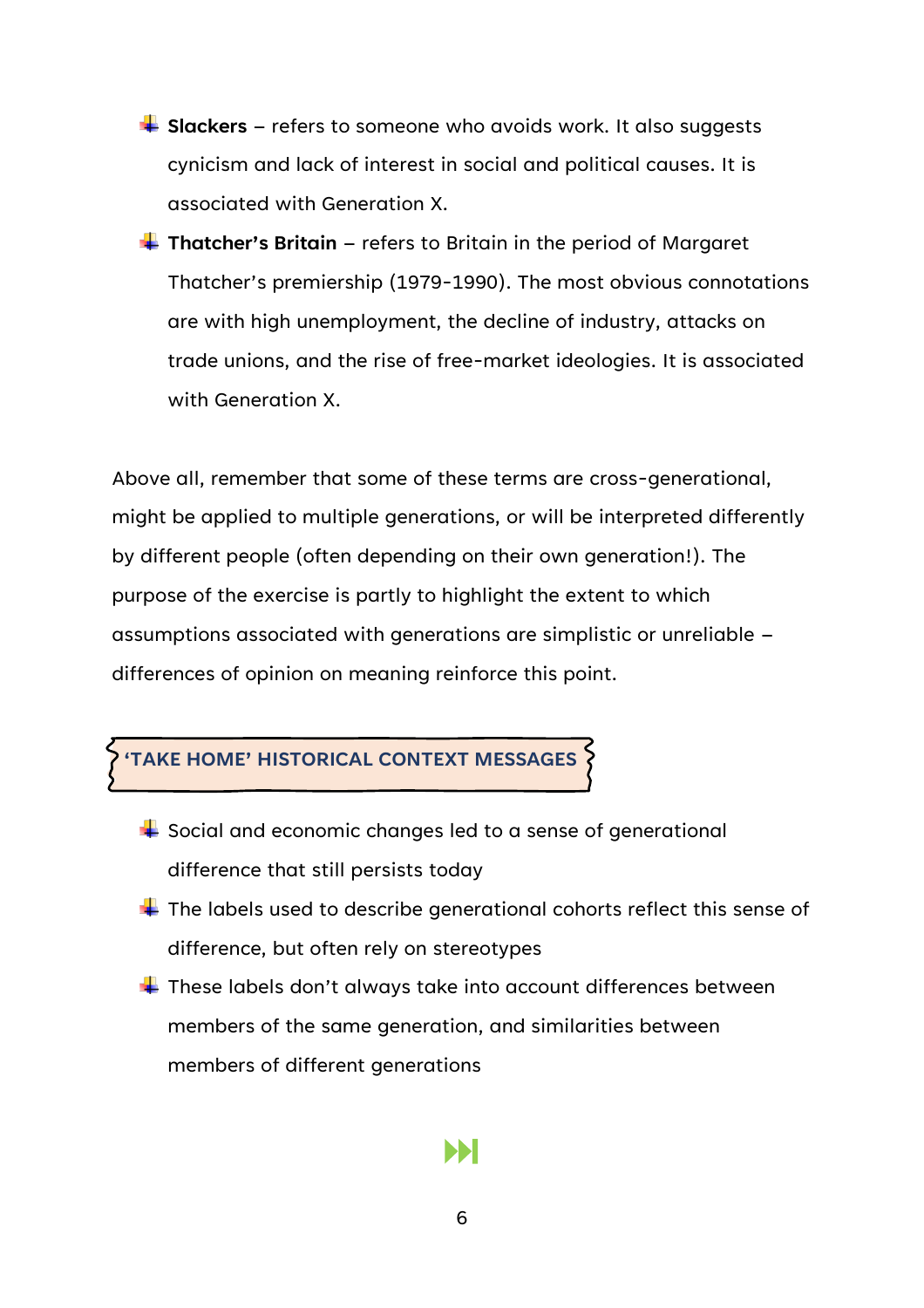**ACTIVITY: TEENAGE REBELLION**

### **Task**

This activity introduces the concept of a distinctive teenage culture that led to perceptions of a generation gap in the 1950s and 1960s. The discussion questions focus on exploring distinctive aspects of youth culture and potential generation gaps today.

The task encourages participants to think about distinctive aspects of their experiences as a generation. In thinking about their own experiences, they should gain deeper understanding of why generations are often seen as in conflict. The activity can also encourage reflection on how older generations were also subjected to stereotypes and prejudicial attitudes when they were young. Understanding why such conflict occurs is a first step towards developing coping strategies to negotiate conflict.

**Group leaders:** Ask questions about similarities or differences in experience between members of the same generation, as well as across generations. You might also encourage participants to think about practical steps for coping with generational conflict. Bear in mind that some participants may have difficult relationships with their parents or caregivers, and could find this a sensitive topic for that reason.

Because the questions focus on participants' own experiences, they do not need detailed information about teenager culture in the 1950s and 1960s. However, the following information might be useful: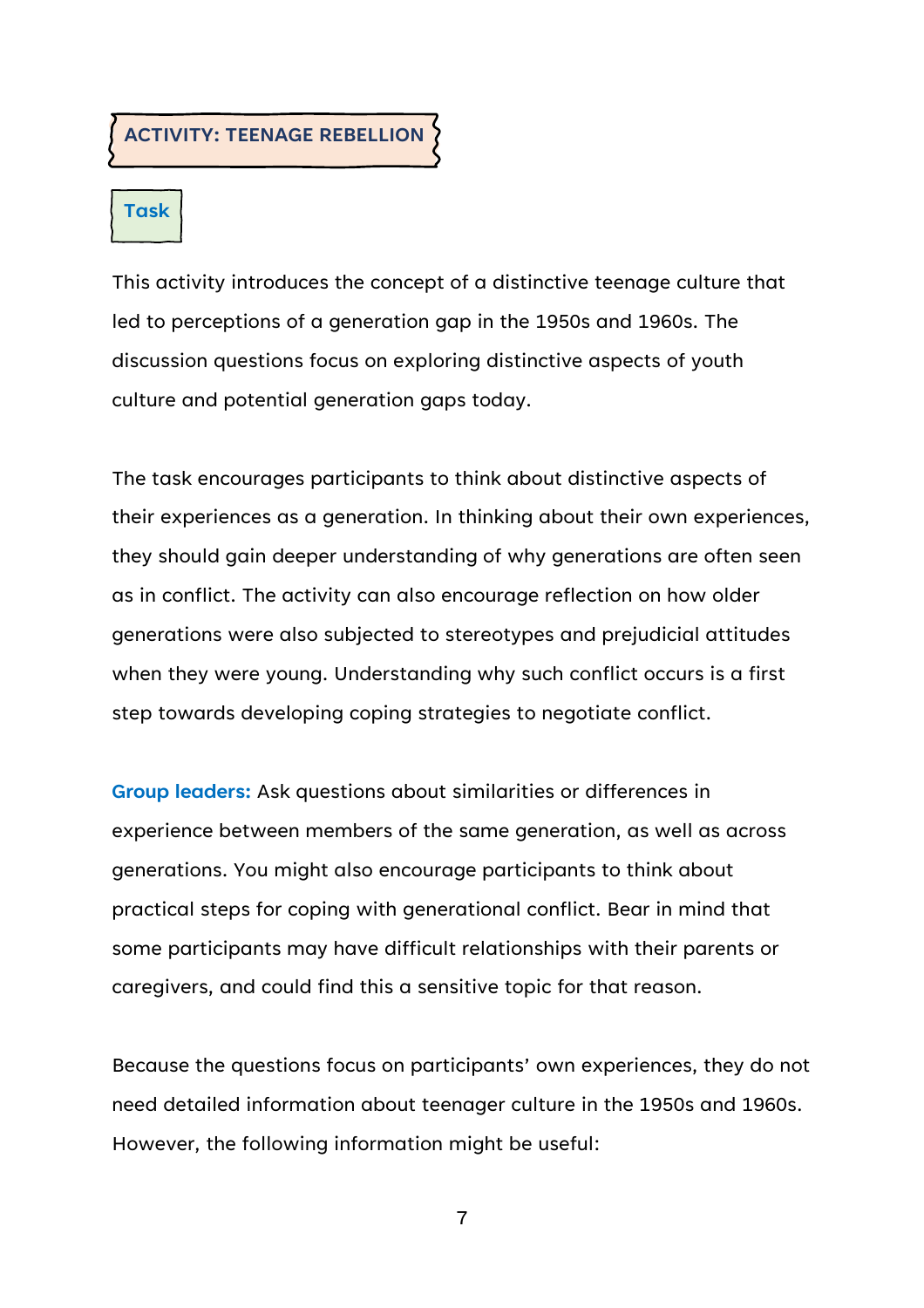- $\div$  The 'baby boom' occurred across Europe and the USA. In the UK, it happened in two waves: peak years for births were 1947 (881,030) and 1964 (875,970), significantly up from the low-point of 1933 (691,590) (further information is available [here\)](https://www.ons.gov.uk/peoplepopulationandcommunity/birthsdeathsandmarriages/livebirths/articles/trendsinbirthsanddeathsoverthelastcentury/2015-07-15).
- $\frac{1}{2}$  In the newspaper quotation, 'the washboard' (an old laundry tool repurposed as a musical instrument strummed with a thimble) – is a reference to 'skiffle' music, an early precursor to rock'n'roll. Famously, John Lennon was in a skiffle band called The Quarrymen before forming the Beatles.
- $\ddotplus$  The newspaper quotation also mentions 'rations'. This refers to wartime and postwar limits on food such as meat, sugar and dairy. In Britain, rationing officially ended in 1954. Using 'rations' in this context points up differences between the wartime sacrifices of older generations and the leisure of teenagers.

#### **'TAKE HOME' HISTORICAL CONTEXT MESSAGES**

- $\frac{1}{2}$  In the 1950s and 1960s, a distinctive teenage culture emerged
- $\blacktriangleright$  This culture was a result of adolescents having more leisure time and more money
- $\frac{1}{\sqrt{2}}$  The differences between teenagers and their parents were often described in terms of conflict

#### Ы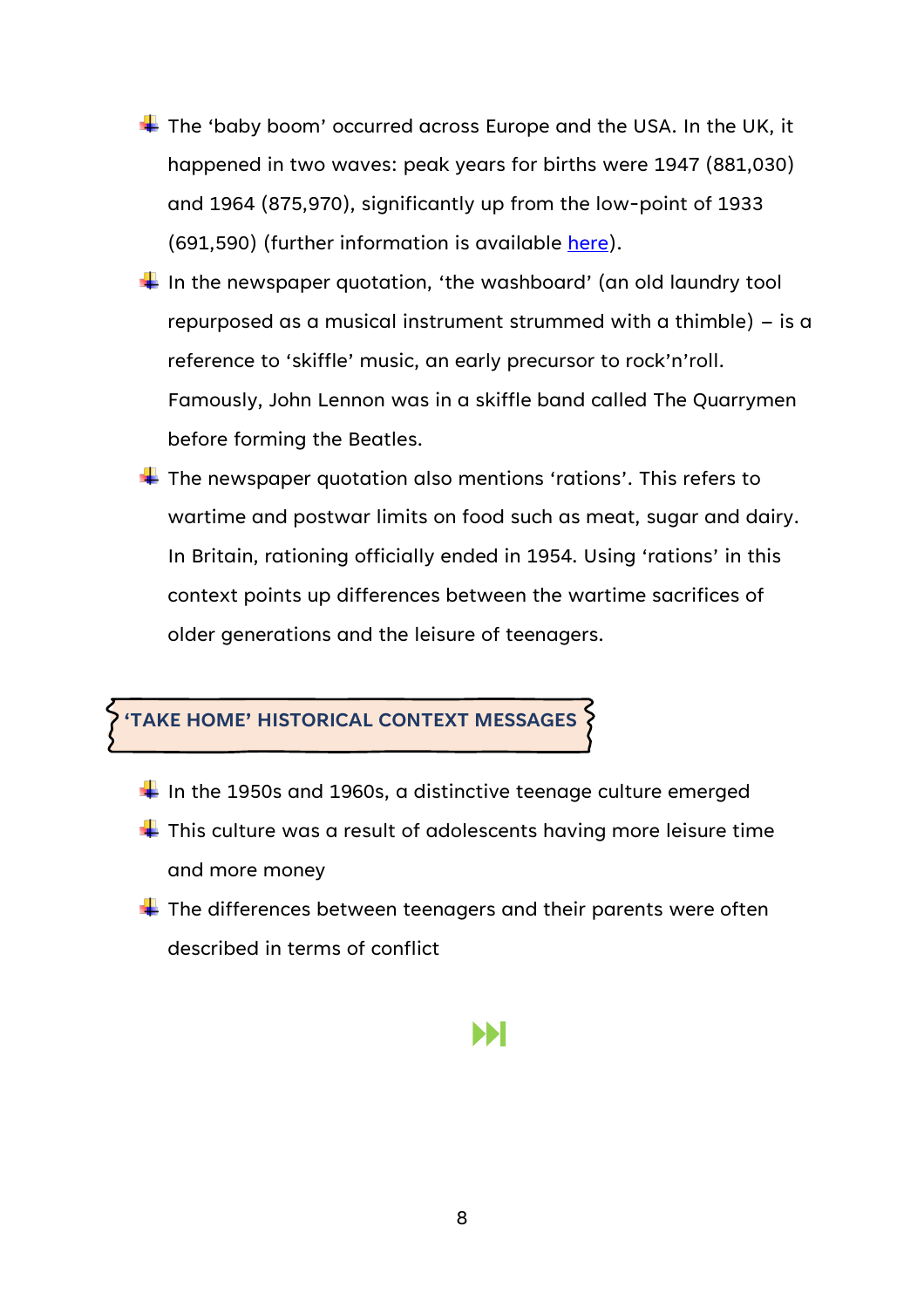#### **ACTIVITY: PARENTS AND CHILDREN**

## **Task 1**

This task asks participants to read quotations from oral history interviews with fathers and sons, and then to consider what these quotations reveal about attitudes to work and to emotion.

The task encourages participants to read quotations with attention to detail. Not all interviewees mention specific emotions or use the word 'work'. Making links between specific words and phrases and the attitudes or emotions they convey helps participants to be sensitive to nuances in historical and contemporary speech.

**Group leaders:** Oral history is a method of conducting historical research in which historians interview participants who lived through particular events or time periods. It has the specific aim of adding to the historical record by preserving voices and experiences that might otherwise never be recorded.

In discussions, prompt participants to think about particular emotions including pride, fear, anger, guilt, regret, shame, love, disappointment, and hope. Encourage participants to define particular emotions and to explain why they associate these emotions with specific phrases in the quotations.

You can also probe why different generations may feel differently about work – how does that play out today?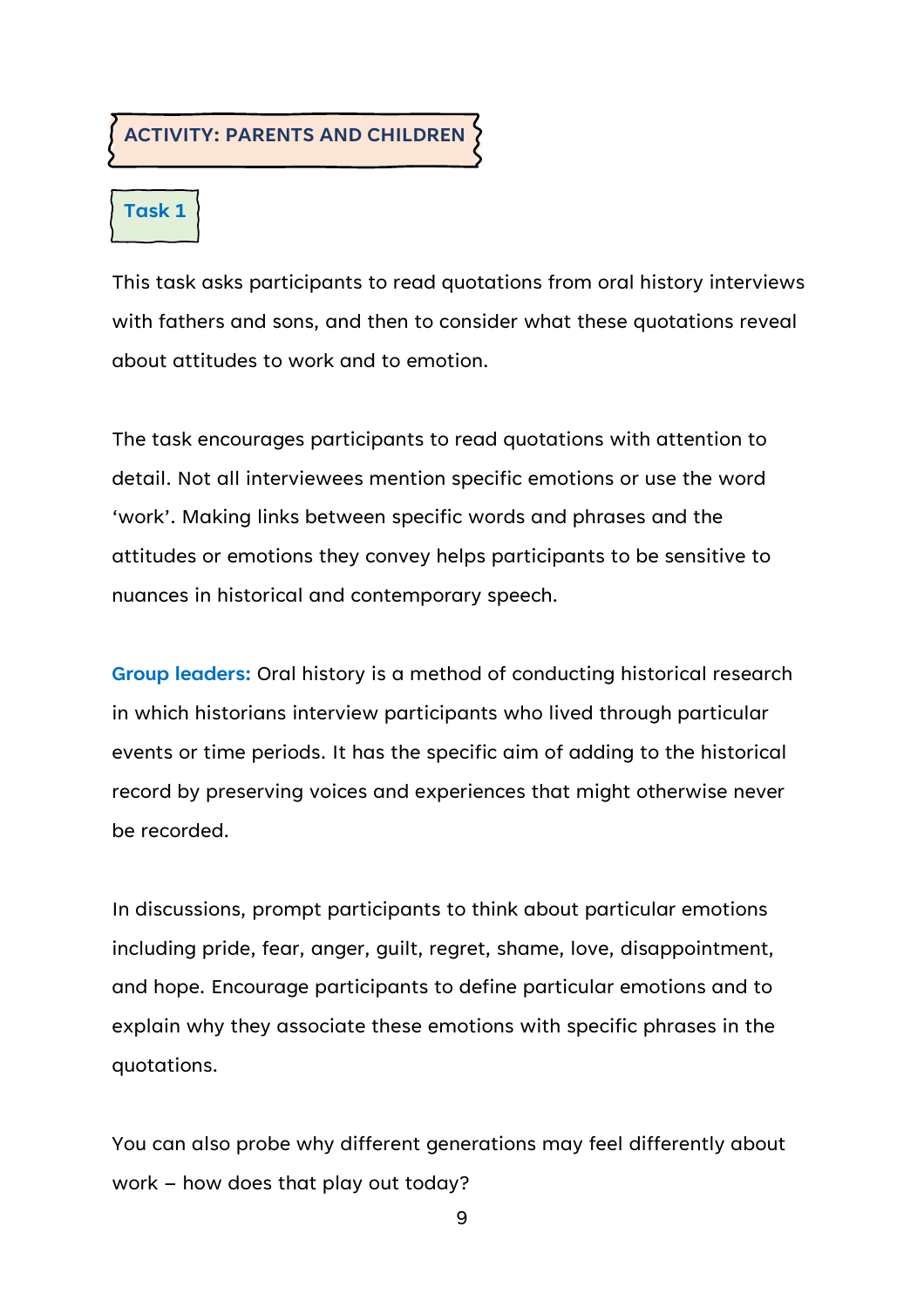Finally, you might consider how these ideas about work play out across genders. What constituted 'work' for men and women in the past? This point can be considered further in the next task.

#### **Task 2**

This task asks participants to read quotations from oral history interviews with women. It is followed by discussion questions centring on how and why these women see their own lives as similar to, or different from, their mothers' and grandmothers' lives.

As in the previous task, participants are encouraged to read quotations with attention to detail. The quotations show that depending on their experiences, women may highlight different aspects of similarities and differences between generations. The quotations encourage awareness of the diversity of people's experiences. In association with the previous task, it also helps to highlight differences in gendered experiences in the past, and by extension in the present.

**Group leaders:** The quotations touch on different aspects of women's experiences across generations: in the home, as mothers and housewives; in education and the workplace; and in relation to sexuality.

These women have different views of what has changed and why. They also respond differently to popular myths about postwar experiences. You might encourage participants to think about the following points: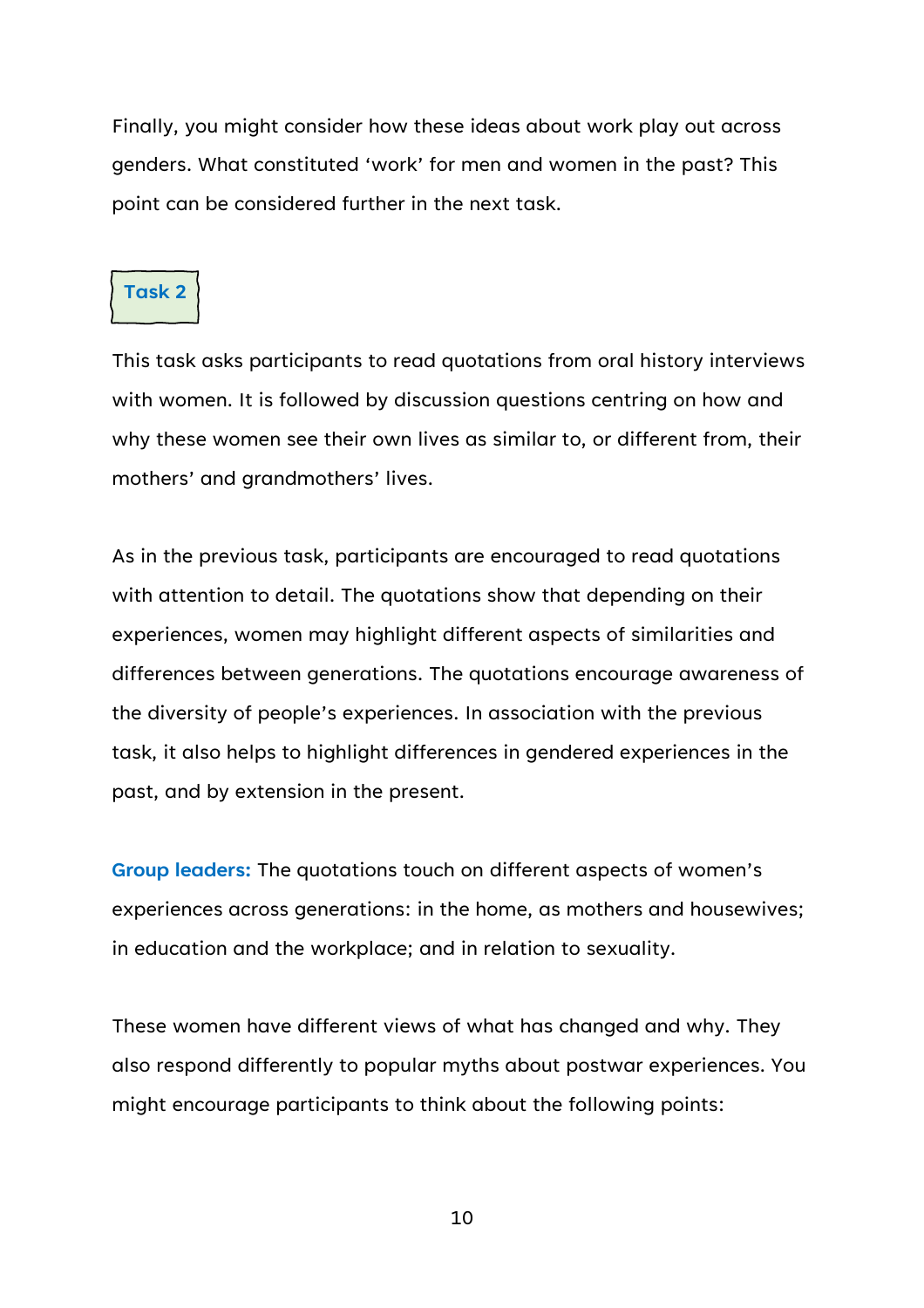- $\overline{\phantom{a}}$  AT and MJ, both born in the early 1950s, have very different views about the extent to which the welfare state and free university education shaped opportunities for women of their generation. (University tuition fees were abolished in 1976, and reintroduced in 1998). Thinking about the reasons for these differences in opinion could open up a discussion on the interaction of social class and gender in shaping opportunities.
- $\frac{1}{2}$  MJ talks about her own mother's large family. LT, born in the late 1960s, explains her own freedom in life partly in terms of her access to contraception. The oral contraceptive pill was made available free of charge on the NHS in 1974. As an easy-to-use, femalecontrolled method of birth control, it altered heterosexual women's degree of choice about having children. Thinking about the availability of contraception could open up discussion on the interaction of women's roles in education, work, and the family.

You might also prompt participants to think about the differences in how the men and women interviewed across Tasks 1 and 2 approach issues of work and education.

- $\leftarrow$  Are there any factors that the men talk about that the women do not, and vice versa?
- $\ddotplus$  What are the reasons for this? Do these differences help us to better understand gender roles in the past?

You might also encourage participants to reflect on their own ambitions and opportunities for life and work.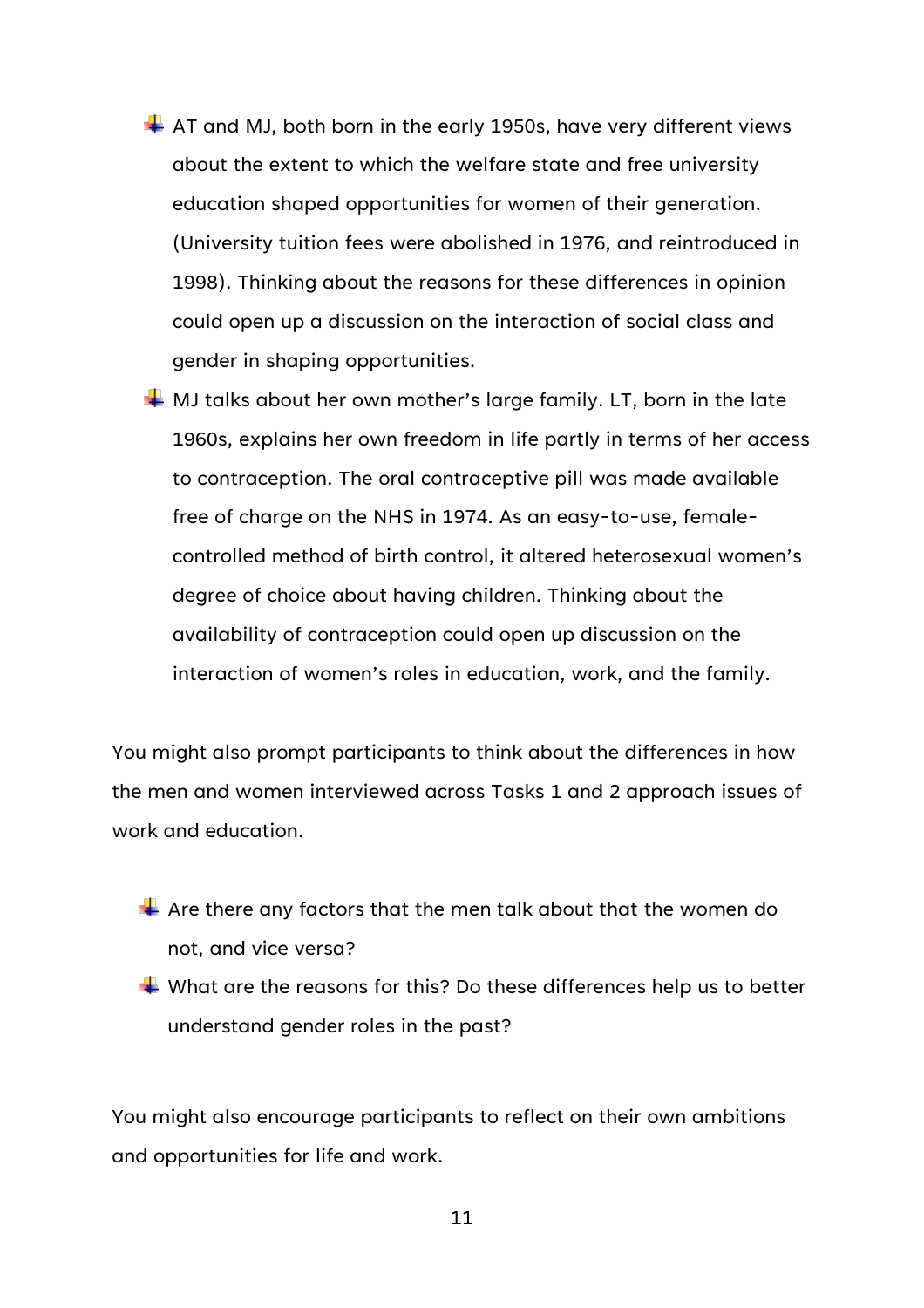$\div$  What are participants' ambitions for their future lives and work?

- $\overline{\phantom{a}}$  Do they have opportunities that were not available to these men and women?
- $\ddotplus$  If so, what are these opportunities? What has changed over the past few decades to open up these opportunities?

# **'TAKE HOME' HISTORICAL CONTEXT MESSAGES**

- $\div$  People of different genders experienced generational changes differently
- $\div$  For boys and men, these generational differences often centred on employment, because work was so central to male roles
- $\overline{\textbf{B}}$  Because women's main role was seen as wife and mother, there are lots of continuities across generations, as well as changes
- $\frac{1}{2}$  Differences between parents and children were therefore determined by social class as well as by gender

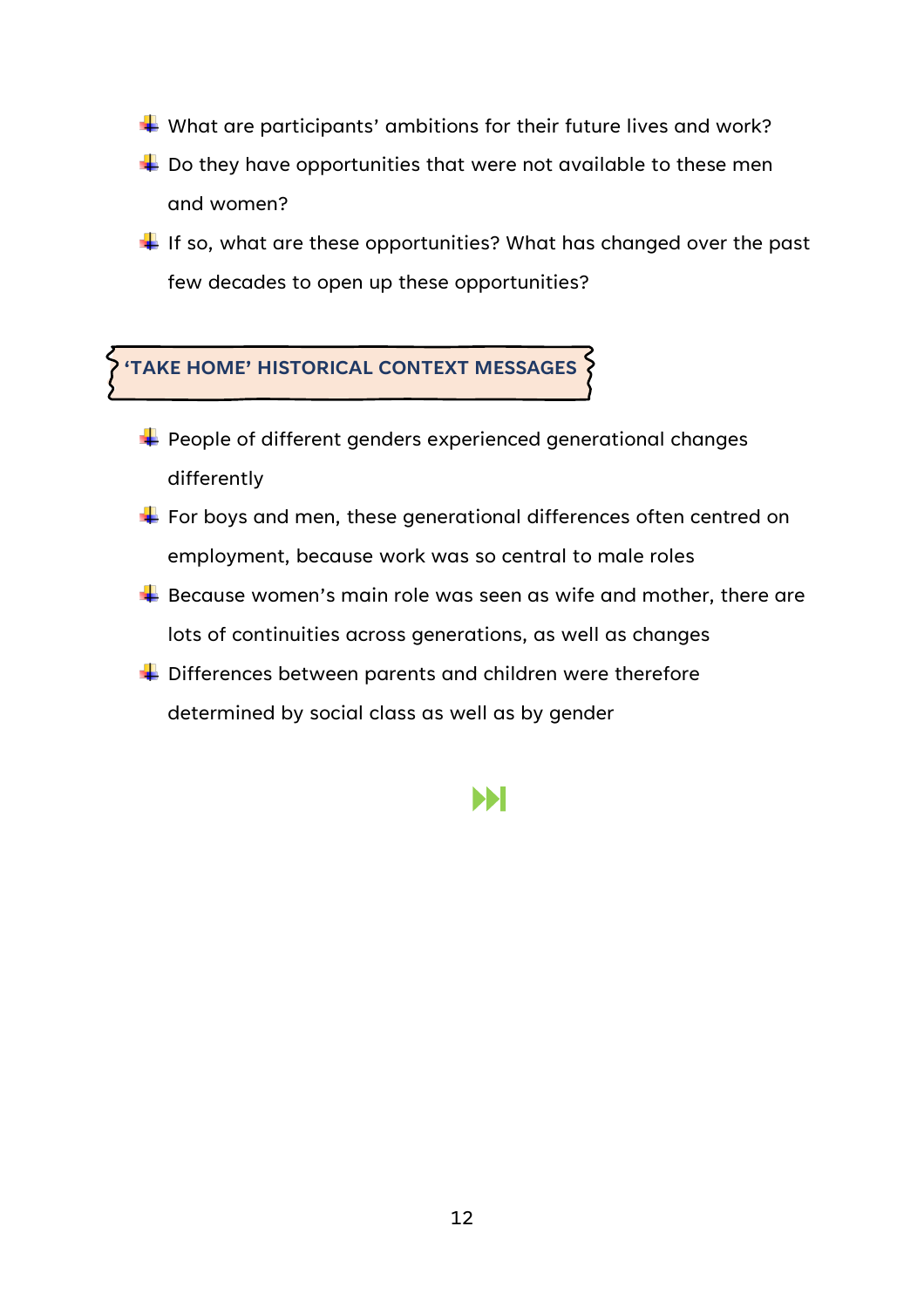#### **ACTIVITY: FROM BOYHOOD TO MANHOOD**

#### **Task**

In this task, participants consider an extract from a 1950s sociological text that sets out how boys progress through youth into manhood via a series of steps. The extract introduces some prominent ideas from the 1950s about how boys and men are expected to act.

The discussion questions encourage participants to reflect on the idea of 'stages to adulthood', but also on gendered expectations of behaviour. In thinking about how and why boys and men were expected to conform to certain attitudes and behaviours, participants should gain deeper understanding of longstanding ideas about masculinity and their effects on people's lives.

**Group leaders:** The main staging posts in the extract are: school; work; long trousers; smoking; drinking beer; and serving in the forces. National Service came into force in 1949 and required boys and men aged 17-21 to enlist in the armed forces for at least 18 months. It ended in 1960. Girls and women did not have to perform National Service.

Help participants to probe ideas about what constituted acceptable masculinity as boys came of age, such as being macho, adventurous, strong, working/ breadwinning, male-only friendship groups, heterosexuality, the 'stiff upper lip' or emotional repression, marrying, and providing for one's family. In considering why these attributes were